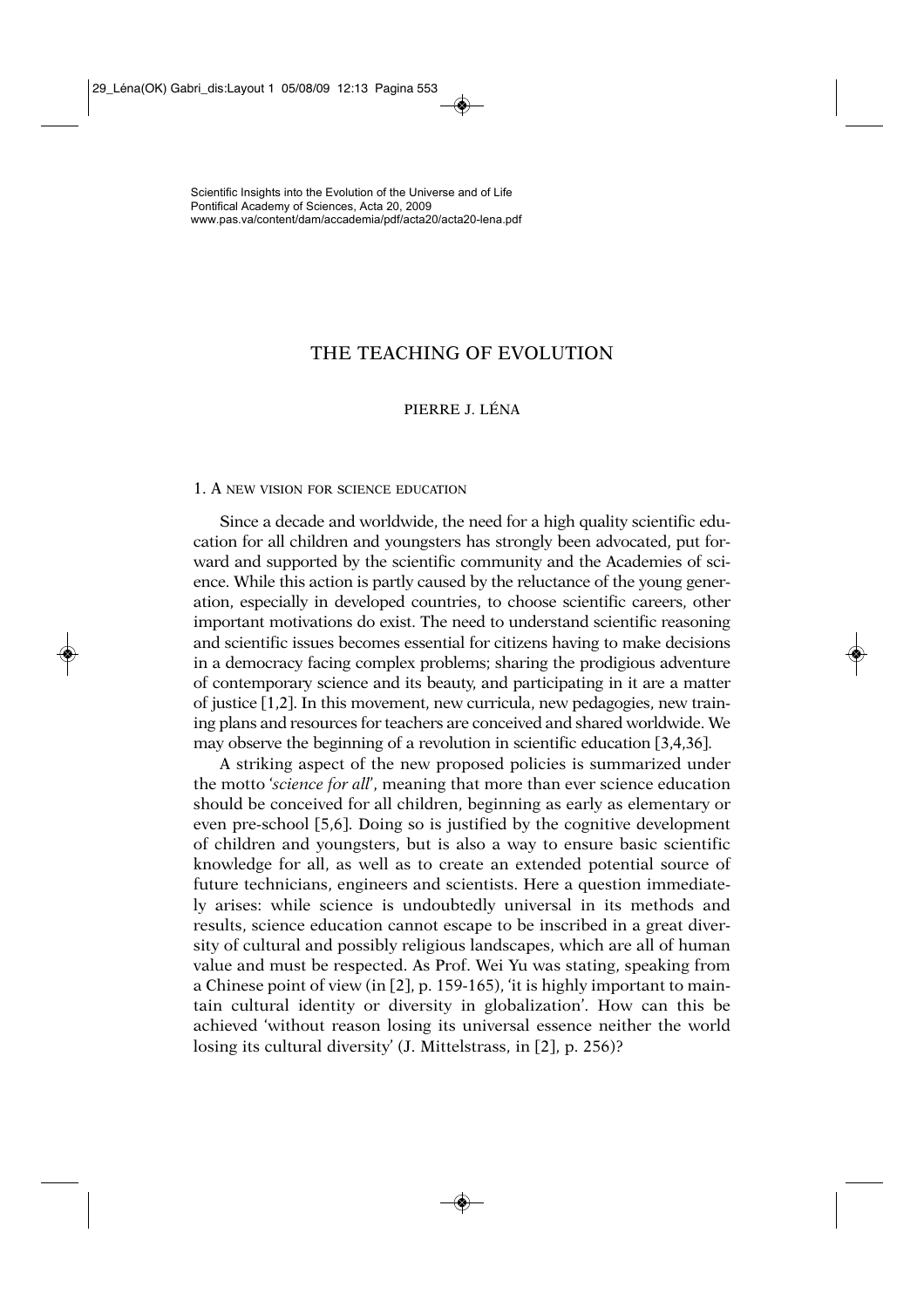In this context, the subject of evolution appears especially critical, and it is not a surprise that it has been at the focus of many discussions, or even conflicts, in recent years. It therefore deserves special attention, as being potentially the subject of confrontations of science with myths, epics, religions and inherited representations of the natural world in various cultures. Specifying what is legitimate for science to enounce, with its power and its current limitations, and explaining why this legitimacy does exist, appear essential in order to avoid misunderstandings on the very nature of science, and unnecessary conflicts. Such conflicts appear in today's world and, in some cases, invade schools and confront teachers, and sometimes parents, with difficult issues which may greatly hamper the very goal of a sound, urgently needed science education.

#### 2. EVOLUTION, A BROAD SUBJECT

In the context of darwinism or neo-darwinism, the concept of evolution is often understood as the biological process affecting living species on Earth, and their changes with epochs over a time span of approximately 3.5 billions years: this is *biological evolution*. But astrophysical discoveries since about one century have brought up a vision of our universe where the physical and chemical conditions, which sustained the apparition of life on Earth, manifest themselves the emergence of complexity, over a time span which is now rather precisely specified to be 13.7 billions years: this is *cosmic evolution*. The two sets of phenomena are clearly not independent. First, the apparition of life on Earth has been dependent of the initial conditions existing then and resulting from the previous cosmic history. Second, life changes over further times occurred in close coupling with factors related to the Earth's evolution, both internal – such as volcanism or continental drift – and others being external, mostly related to the evolution of the Sun – such as variations of solar luminosity and ultraviolet flux, of the solar magnetic field modulating the cosmic rays flux, hence the mutation rate, of solar wind emission, etc. Factors related to Solar system history (exchanges of matter between Earth and meteorites or comets) or even to the nearby interstellar environment, such as supernovae events [7] must also be considered. These coupling mechanisms have operated on a grand scale, the most spectacular example being the transition in the atmospheric composition of the Earth, from an initial, reducing, quasi-equilibrium inert atmosphere to an oxidizing one,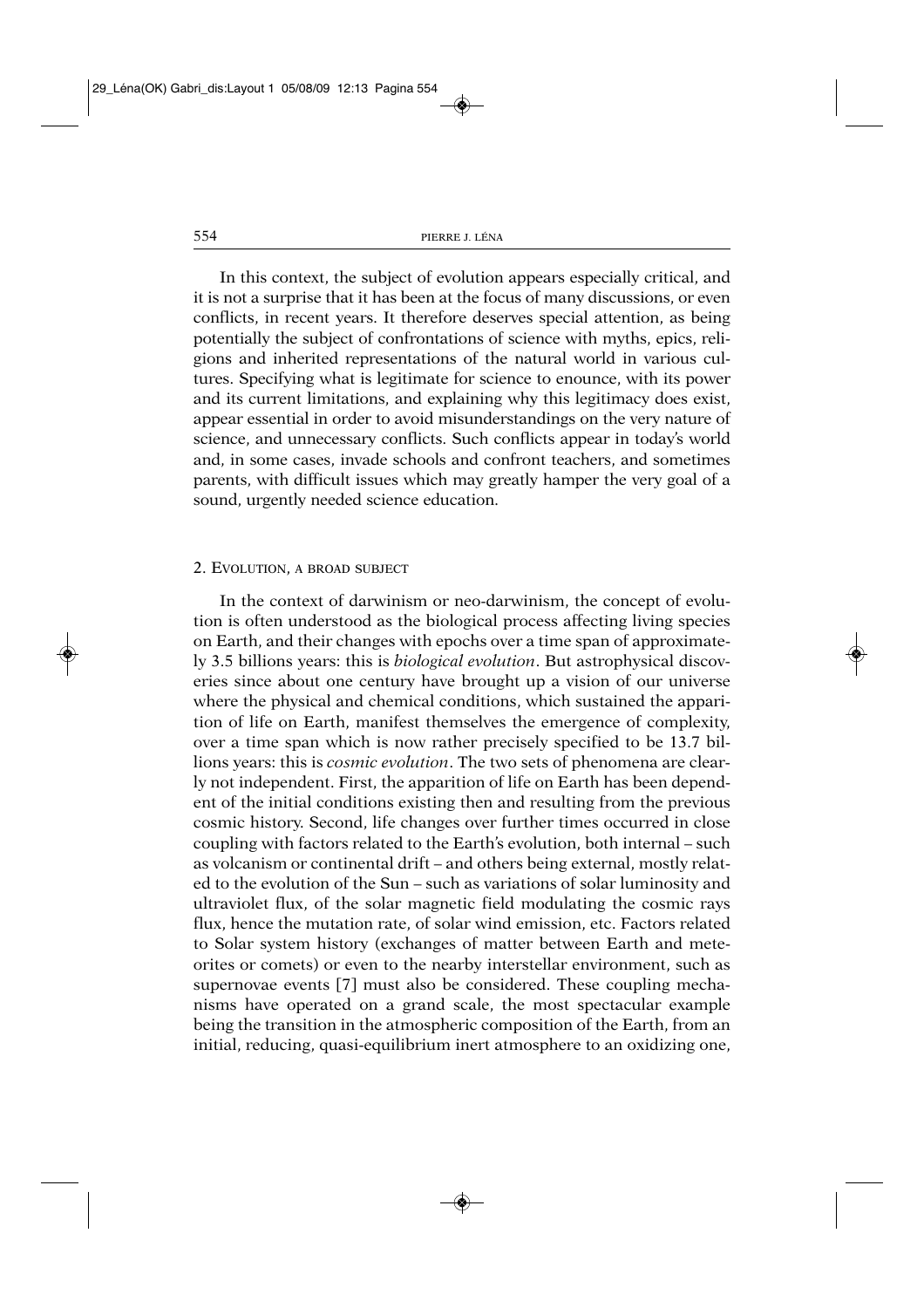only sustained today by its equilibrium with living organisms. This is *planetary evolution*.

It is quite obvious that our present knowledge of cosmic evolution is still fairly limited to large-scale phenomena, like the apparition of hadrons, atoms, molecules and cosmic dust particles, and the formation of galaxies and stars. Observations of galaxy clusters, gravitational lenses and supernovae as tracers of the universal expansion have even revealed that classical, hadronic matter is only a small fraction (less than 5%) of the total matter-energy content of the known universe: *dark matter* and *dark energy* have been introduced as new, quite mysterious components of reality. Speculations over the existence of parallel universes (*multiverse*) have even broadened the realm of possibilities [8].

On the other hand, while our Solar system was the only one known to contain planets and life, a wealth of discoveries since 1995 has revealed hundreds of such planetary systems, making the existence of Earth-like planets a frequent phenomenon in the universe and indeed questioning the possibility of evolution phenomena leading to various – or unique? – forms of life in these systems.

While biological evolution observes and discusses the process of life on Earth, similar questions may be addressed to cosmic evolution, where the emergence of complexity over time is noticeable and generally agreed upon, starting from a highly undifferentiated and homogeneous universe before the formation of galaxies to reach the present universe. The concept of an *arrow of time* is sustained by the large amount of observational facts which also point to the apparition, in the universe, of complexity and novelties – sometimes qualified as *bifurcations* – not necessarily predictable from the previous state and not contradicting the second principle of thermodynamics. The degree of classical determinism and predictability of the successive steps in complexity encountered by the universe – living organisms, then reasoning humans are the last step we know of – is a difficult issue which has led to a number of different views [9,10]. At one extreme one may find the various expressions of the anthropic principle, with its finalist appearance, while at the other recent efforts are trying to extend the neo-darwinian principles to all phenomena in nature [11]. These are based on the demonstration of a theorem, stating that any physical dissipative structure statistically evolves with time in order to maximize the final dissipation rate of energy (maximal production of entropy, Dewar [12]).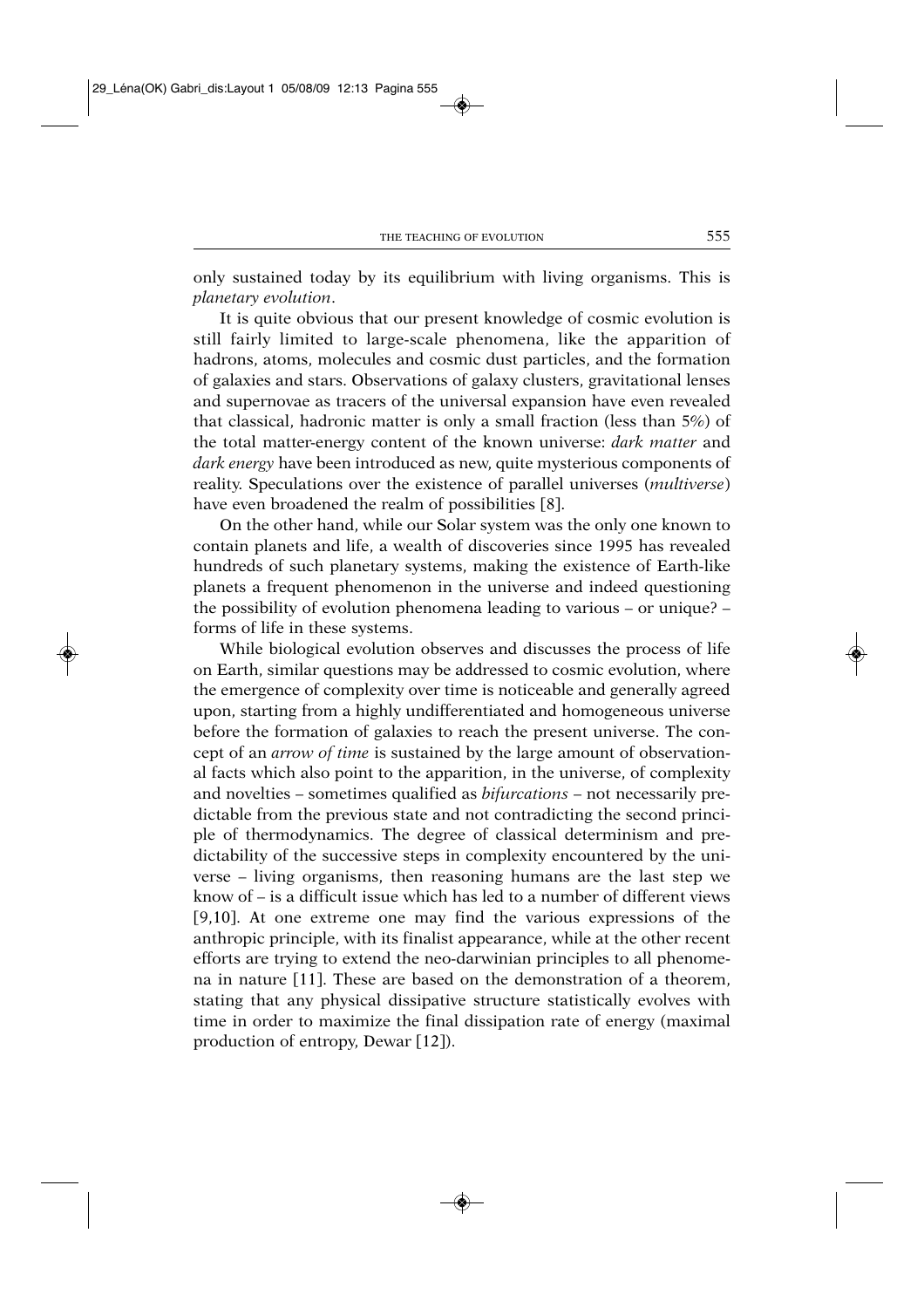These short considerations on a very complex subject nevertheless indicate that it may not be appropriate to restrain the teaching of evolution, at elementary levels, to the restricted domain of life evolution on Earth. This is indeed the broad perspective view which is briefly presented in the guide produced by the National Academy of Sciences in the United States [13] or by the American Association of Physics Teachers [14]: these documents do not discuss cosmic evolution, but simply observe that the detailed conditions for life emergence on Earth were resulting from previous transformations occurring in the universe.

#### 3. QUESTIONS OF ORIGIN

In all cultures, the question of origins – of the stars and Earth, of matter, of living things, of humans themselves – has produced myths. In these myths, attempts are made to describe with words some imaginary processes where the observed characteristics of the world may be inferred from previous events, caused by all kinds of actors: gods, demiurges, material events. These 'explanations' indeed lack any scientific substance, yet they already contain a certain sense of a necessary causality, combined with a more or less accurate description of natural phenomena through observation. In addition, they indeed contain deep thoughts on the very existence of human beings, which are not immediately relevant for science. At the level of individuals, psychologists have also observed that the question regarding the origin of the self appears as a profound concern during childhood. With the progress of modern science, this haunting question of origins has progressively evolved towards a description of successive transformations occurring in nature, each observed state of organization being traced as the product of an historical process, based on causality and physical properties, where previous conditions lead to a new state – even if a complete description appears at the moment out of reach. Let us simply observe that the fascination of humans for their origins has led large scale research programmes, e.g. at NASA or other agencies, to be placed under this generic designation [15].

On the other hand, philosophers have asked the metaphysical question of *being* (l'*Être*) opposed to the *non-being*, inevitably raising the question of a transition from the latter to the former. This question cannot be decoupled from considering the nature of time, since time appears to belong to the natural world, and statements on the apparition of time are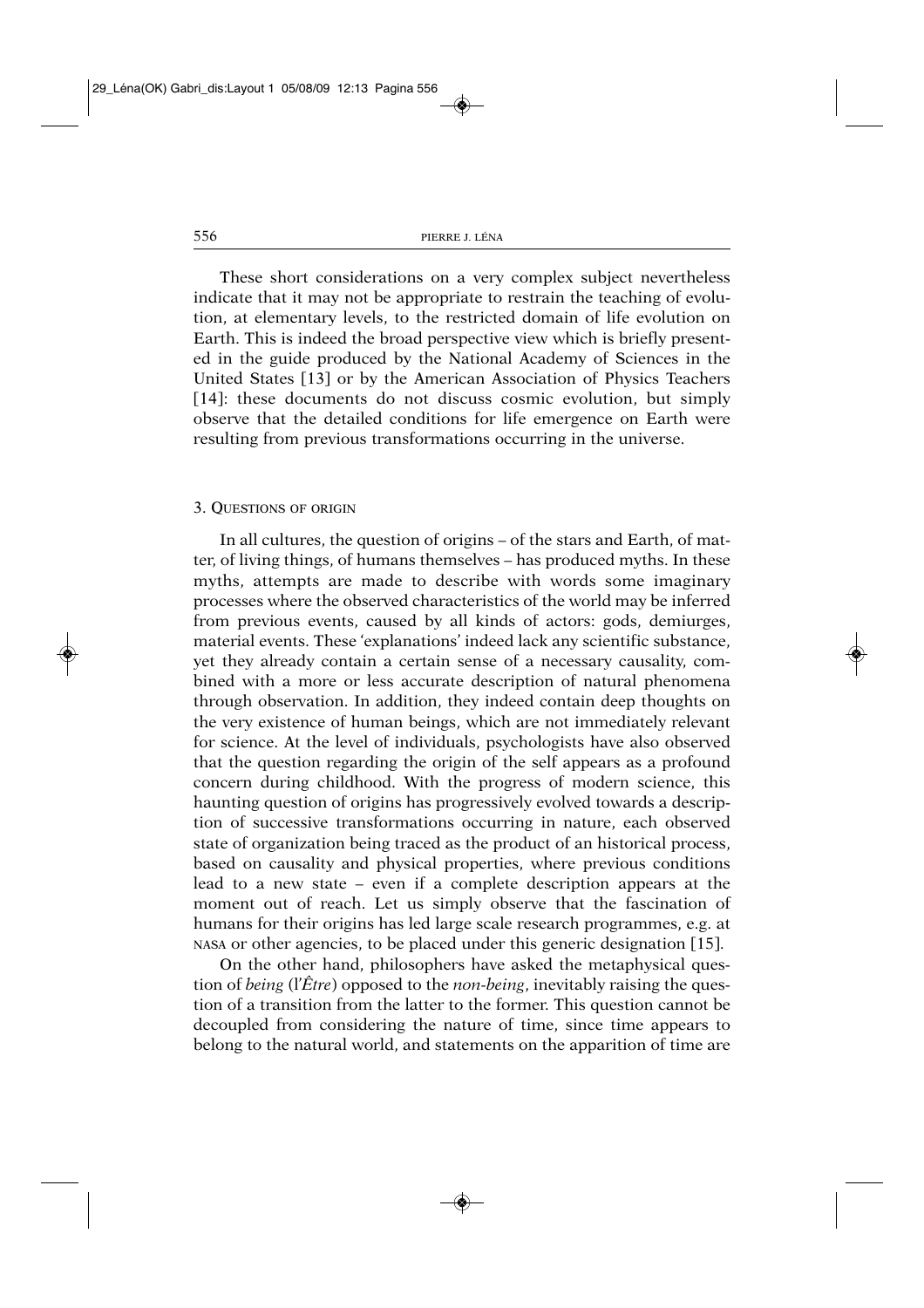immediately leading to *aporias*. This was well expressed by Basil of Caesarea: 'The beginning of time is not yet a time, not even the smallest part of a time' [16]. This is probably why it appears so difficult to present, and teach, the scientific description of cosmic evolution: too often there is an implicit understanding which in fact refers to a *creation*, understood as a transition from *non-being* (a metaphysical object of thought) to *being* (an observed fact of nature) – a metaphysical and non-scientific reference indeed. Is it necessary to recall here the popular understanding of the Bigbang model of cosmic evolution as a description of a creation of the world. While Georges Lemaître, whose role in the conception of the *atome primitif* was so decisive, never confused the scientific issue with the Christian vision of creation [17], the view expressed later by Pope Pius XII rather encouraged some kind of concordism [18], even leading to some conceptual oppositions by Fred Hoyle *et al.* to the standard model on the grounds of its supposed metaphysical and undue assumptions. In Western thought, although the distinction between natural processes and a *creatio ex nihilo* was introduced early by Augustine and Tertullian [19], it was often forgotten later on.

After the disputes of vitalism during the XIX century, the origin of life itself on Earth became accepted as a transformation arising from pre-existing physical and chemical conditions, even if the process itself is neither yet understood in detail, nor reproduced in the laboratory. The astronomical discoveries of the last decade have led to the emergence of a new discipline, *astrobiology* (or *bio-astronomy*), which aims at studying the possible observational evidence for the existence of life on extra-solar planets, and the conditions for its emergence. As this new discipline progresses in methodology and tools, a view becomes more substantiated: namely that the physical and chemical conditions, the available time span which made possible the emergence of life on Earth are likely to be encountered in a very large number of planetary system in galaxies. Following Christian de Duve [20], the likelihood of life apparition would then be high. Regarding evolution towards higher forms of complexity and possibly intelligence, the author states: *That extraterrestrial life may evolve in a similar direction is also, by the same token, a realistic possibility* [*ibid.*].

The principle of progressive transformations leading to the emergence of novelty has indeed also been applied by paleontologists to the emergence of man, to describe and understand scientifically the hominisation process, as part of a general evolution of species – the very title of Darwin's work [21]. The complexity of the process, the scarcity of available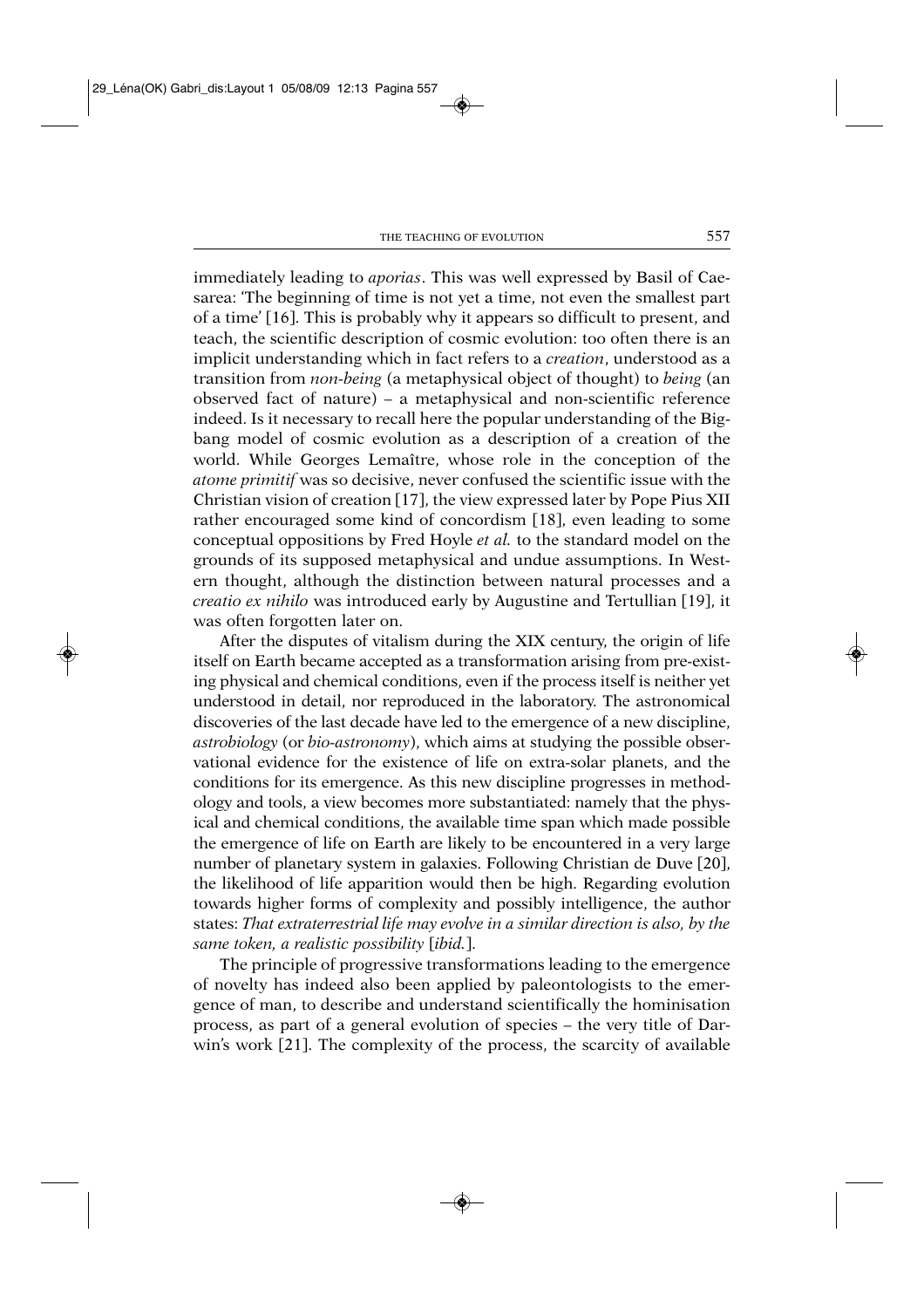evidence to reconstruct an evolution spanning millions of years have not prevented an ever increasing scientific understanding of the *phénomène humain*, to quote here Teilhard de Chardin [22] and quite a solid description of this evolution over the last 5 million years or so.

## 4. TEACHING OF EVOLUTION

As observed above, scientists also have the responsibility to convey their discoveries to the next generation, not only to perpetuate science, but also to contribute to culture and the enlightenment of all humans. Understanding evolution, cosmic as well as biological, is such an achievement of science that it ought to be shared by all.

## *Involvement of Academies*

Why should one discuss this question of education within the Academies of sciences? Would it not be sufficient to let scientists advise their ministries of education in every country, discuss school curricula, write the necessary books, help train teachers? Is the matter so important that it deserves the interest of an Academy, and especially the Pontifical one?

The central issue which appears in the various discussions on evolution, in the creationism or intelligent design positions is the very understanding of the nature of science, its method, its search for the truth, its meaning in modern culture, since they are questioned or even denied by these movements: this is why Academies are concerned. Referring to the Statutes of the Pontifical Academy, here is clearly an important *epistemological question and issue* (Art.2) where the Academy can *contribute to the exploration of moral, social and spiritual questions* (Art.3). The goal to '*ensure proper education in science for every child in the world*' has now received a clear support from the Academy [1] and from the Pope John-Paul II himself when he said: 'Therefore, because of the ideal of service to truth, [the man of science] feels a special responsibility in relation to the advancement of mankind, not understood in generic or ideal terms, but as the advancement of the whole man and of everything that is authentically human'.[23].

Seizing this challenge and moral obligation to guide education authorities, sixty-eight Academies of sciences, organized in the InterAcademy Panel, published in 2006 a common short Statement [24], which appears to be highly consulted worldwide. In the United States everyone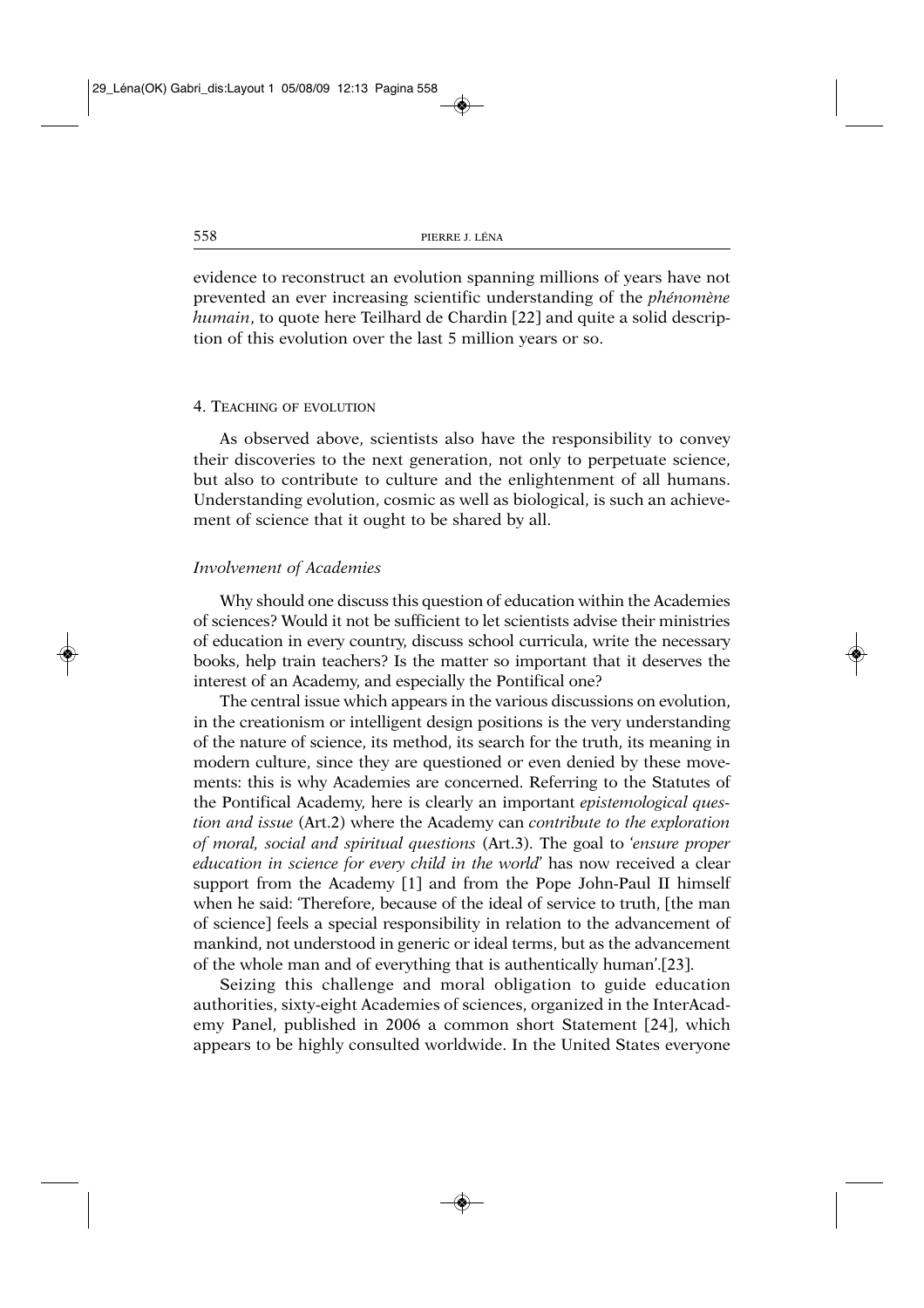knows that an intense public debate, related to education issues in primary and secondary schools, has been occurring since several decades, involving mostly Christians. It is analyzed in great detail by Jacques Arnould in his recent book *Dieu versus Darwin* [25], see also [26]. The US National Academy of Sciences published in 2008, after extensive work, a deep revision of an elaborate document explicitely aimed at parents and teachers [27]. The situation in the Muslim world appears more complex [25]. The wide and still ongoing distribution of the *Atlas of Creation* by the Turk Harun Yahya, available today in 11 languages on the Web, appears as the most extreme case of a certain tendency in the Muslim world to interpret the Coran as a scientific scripture and to oppose evolution – considered as a sign of materialistic drift in the Western world. Some Academies there have remained carefully silent on the matter [28]. In Europe, discussions with strongly diverging views were and are still ongoing at the European Council in Strasbourg, regarding the teaching of evolution and possible recommendations to European countries [37].

# *A pedagogy of science*

Christian de Duve has stated with the utmost clarity the heart of the conflict in which many teachers find themselves today regarding the teaching of evolution: 'By making claims that contradict our most intimate convictions […of humankind having a privileged position within some sort of cosmic blueprint designed around and for it…], it is contended, science disqualifies itself as a valid approach to truth' [20].

In the face of this, it is therefore necessary to have a twofold pedagogy: on the one hand, this pedagogy should help discover, understand and accept scientific process as a way of grasping elements of truth; on the other, it ought to respect the search and need to give a sense to the human condition, as well as the expression of this need in various cultures, beliefs and faith. Is this conciliation possible?

Regarding the first point, let us consider the contemporary and active movement of renovation in science education, quoted above [3, also 29,30]. It aims at giving children, youngsters and students an understanding of the very nature of natural science: an ability to question, observe, experiment, hypothetize, deduce, discuss, confirm or disprove from facts, evidence, formulation, prediction and control, establishing progressively fragments of truth and constantly improving their pertinence to reality. This pedagogy communicates science as being a process of knowledge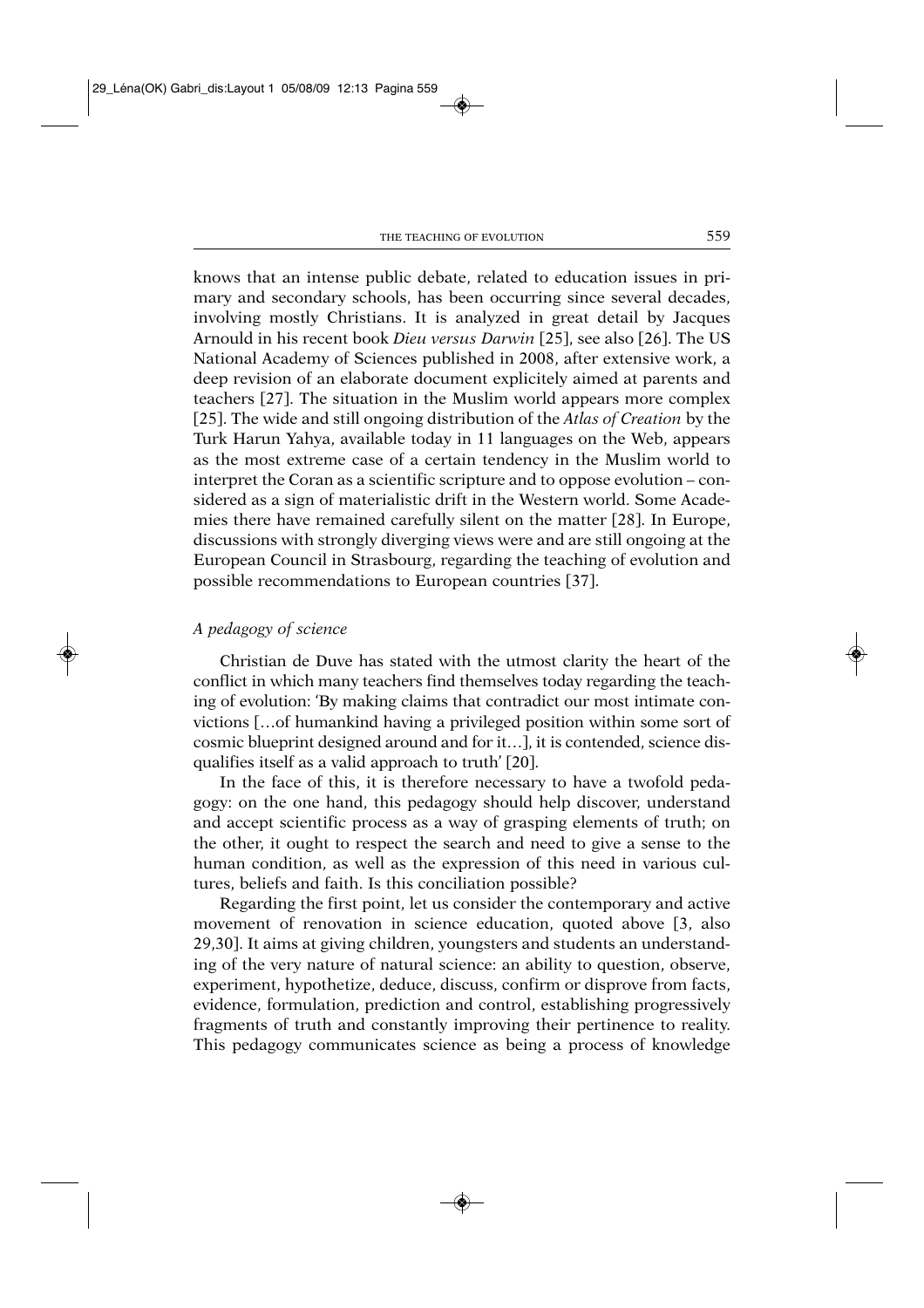rather than a collection of imposed theories, or models to be accepted as dogma – eventually opposed to other dogma. Progressive understanding of this process, including what scientists designate by *evidence based*, is the surest way to educate a scientific mind at any level, even elementary. It helps to understand why science operates as a *practical materialism*, methodologically reductionist; it allows to progressively delimit the perimeter of natural science to affirmations, based on evidence, which are testable and refutable; to see that this perimeter is not fixed for ever, but can progressively expand; to understand that on the one hand any question can be asked by science, and on the other that science is modest and does not pretend to reach the ultimate truth, if any.

Regarding the second point, it is important to inscribe the scientific process of discovery in a perspective view, presenting and understanding its historical dimensions. This confers the sense of science as being a human and cultural adventure. Through such a pedagogy, it can be progressively understood how scientific creativity, at any epoch, was also inscribed in the culture, the metaphysics and the global vision of the world where scientists found their inspiration.

A special difficulty arises in what may be called *historical sciences*, namely sciences such as astrophysics, geology, paleontology or evolution science, where models describe past events, which cannot be repeated or submitted to experimental demonstrations (*idiopathic* or *paletiologic* sciences) [31]. While micro-evolution can be observed in the laboratory, this is possible neither for macro-evolution, nor for the early or past universe. There, science may present itself in the mode of *story telling,* as does the East Side Story, popularized by the paleontologist Yves Coppens after the discovery of Lucy [32]. A similar presentation is often made of the early universe, as in the famous book *Three First Minutes* [33] or [34].

It is not entirely surprising that a misunderstanding may then appear about the scientific character of such stories, which becomes confronted with other cultural or popular stories, as are the myths of creation or other poetic descriptions of nature. The central point here is the nature of the proof. In these historical sciences, proof results from a convergence, an internal and external consistency of the proposed description with all pieces of available evidence, including the state of established knowledge in all experimental sciences (physics, chemistry…), and in theories recognized as valid. A new piece of evidence, such as the discovery of dark matter or dark energy in cosmology, may shake the entire edifice, as might the discovery of a new and odd fossil in paleontology or an entirely unexpected func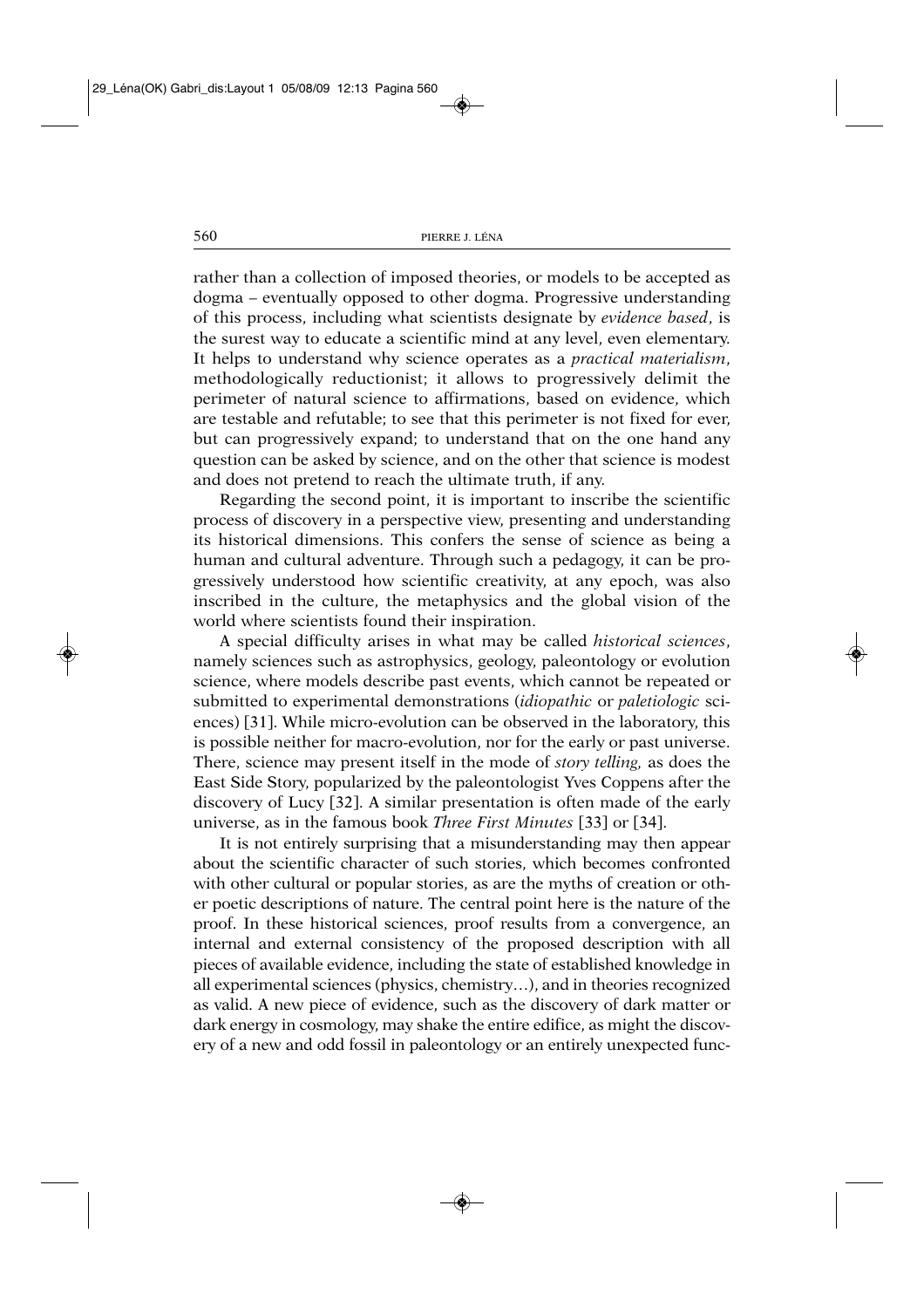tion of a gene in biology. This particular and somewhat subtle epistemology has to be understood by teachers – often very unskilful at this – and properly transfered to students and pupils, a difficult task indeed.

# *A pedagogy of respect and mutual understanding*

Science, being universal in its methods and results, may have an inclination to refute and to challenge any other human experience or vision which does not obey the criteria which regulate its own development. This is *scientism*, an ever present temptation which is at the measure of the grandiose achievements of modern science. It may easily give rise to ideologies which, although non- or anti-religious, have in a recent past been more totalitarian than religions ever were. On the other hand, the goal of religions to embrace and give significance to the totality of human existence can obviously conflict with science – even more when inspired Scriptures, taken literally, provide alternative *stories* of creation or human emergence.

How could then co-exist on the one hand the precious universality of science, on the other the diversity of cultures, the richness provided by the singularity of each human being, the spiritual forces present on Earth? A first point of convergence is indeed *to consider the common sense of humanity, the universality of ethical principles and norms, which are, for instance, expressed in the concepts of human rights and the dignity of the person, as well as in the universality of knowledge, wisdom and science* (Final Statement in [2]). Certainly the teaching of evolution helps to perceive the identity, fragility and common destiny of humanity in the grandiose landscape of the universe today revealed by science [2, *ibid*.].

The emergence of modern science has been on the mode of separation: on the one hand, nature as an object of science, rational, submitted to mathematics, universal; on the other hand, culture as an object of sensitivity and individuality [35]. This dissociation has made possible the development of modern science, but is today challenged by the need to reconcile its technological power and rational mastering of nature with the goals of peace, justice and harmony on a finite Earth. Could a proper scientific teaching of evolution also contribute to such a reconciliation, by pointing out how culture can avoid the catastrophe: a blind natural selection within humanity, operating to the exclusive benefit of the fittest ones?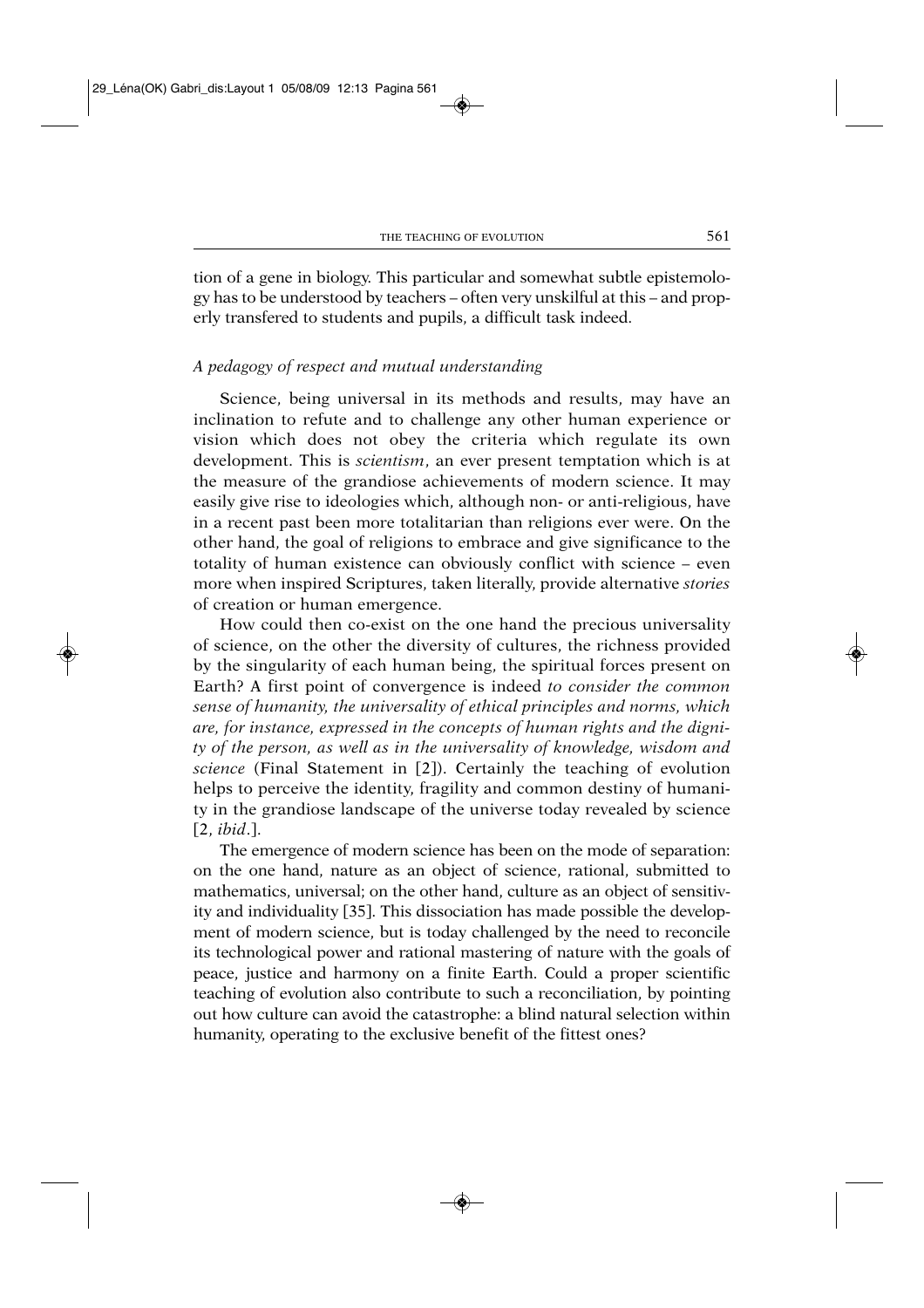#### 5. CONCLUSION: SOME GUIDELINES?

Here is an attempt to formulate, following previous work on the same goal [13,14,24], some recommendations which may be useful for parents and teachers at primary, secondary and undergraduate levels. Since the author is ignorant of so many aspects of biological evolution, this enumeration should indeed be considered as a modest and grossly incomplete contribution. In a sense, it represents minimal requirements which could be conveyed to teachers, with appropriate examples and illustrations, in order to help them to teach evolution.

Science is a process of knowledge which must be taught, practiced and understood properly, even at elementary levels. Dealing with phenomena and transformations in nature, it is based on evidence, it provides explanations and predictions which are testable and refutable.

Science can also apply rationality and scientific method to events of the past, or events which only happened once. This *historical science* deserves a special epistemological approach, to understand how evidence and proof are established in these cases. This is especially relevant for cosmic or biological evolution.

Biological evolution and the more global frame of cosmic evolution – the latter at least for the epochs where the scientific basis are firmly established – should be taught as solid facts, not as hypothesis.

The history of scientific concepts, their inscription in the culture of the time, should be taught along with the most up-to-date facts and understanding, in order to illustrate the way science has proceeded in the past and still does.

Despite its great appealing and often popular character, the question of *origin* should be treated carefully: namely to avoid a confusion between a transformation occurring from previous physical conditions, and a metaphysical, possibly religious issue.

When answering a question, the aim of science is to build truth, not to propose the final truth, if any. Many questions belonging to science remain open and undecided, but no question should a priori be denied to be asked by science. The perimeter of science is more a question of methodology than legitimacy.

There exist other modes of knowledge than the scientific one, e.g. when dealing with ethical issues. Philosophical, religious, cultural ways of knowing need to be understood and respected, as well as they have to understand and respect science.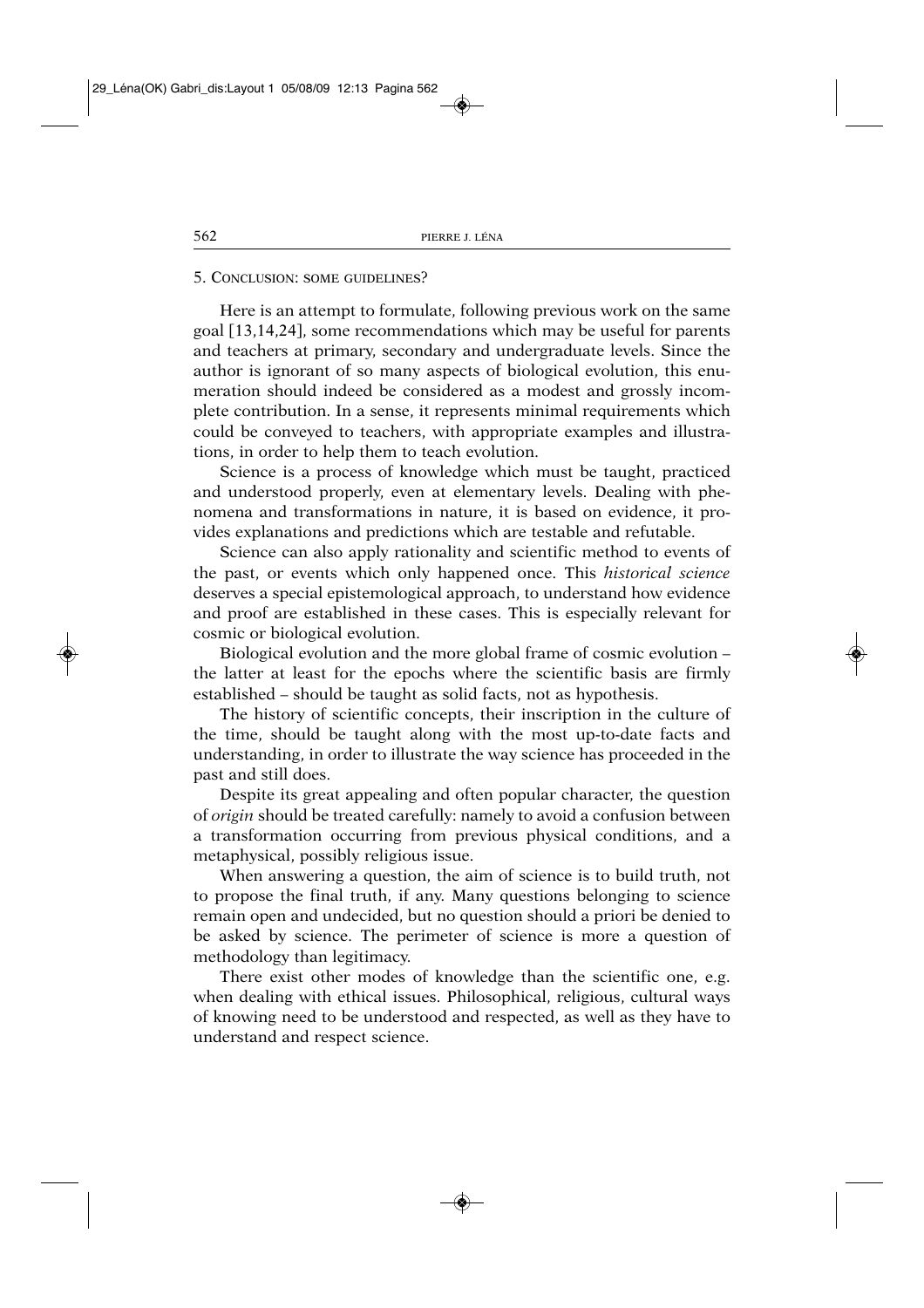A better knowledge and proper understanding of our natural condition on Earth, of its past evolution, its situation in cosmic time and space give humanity the possibility to prepare for the future, to use at best the human wisdom and the universal sense of justice in order to make Earth liveable and sustainable.

## BIBLIOGRAPHY

- [1] *The Challenges for Science. Education for the Twenty-First Century*, Scripta Varia 104, Pontifical Academy of Sciences, 2002. See Final Statement, pp. 290-292 and Report to the Plenary Session 2002: Léna, P*.,* 'Much more is required'. Science Education in the 21st Century: A Challenge, in *The Cultural Values of Science*, Scripta Varia 105, 2003.
- [2] *Globalization and Education*. The Pontifical Academy of Sciences & The Pontifical Academy of Social Sciences (M. Sánchez Sorondo, E. Malinvaud, P. Léna, Eds.), Walter de Gruyter, Berlin, 2007. See Final Statement, pp. 257-286.
- [3] *Science education in Europe: critical reflections*. A Report to the Nuffield Foundation, J. Osborne, J. Dillon, Nuffield Foundation, London, Jan. 2008.
- [4] *Evolution of Student Interest in Science and Technology Studies*, OECD Global Forum, 2008 (preliminary report May 2006).
- [5] Charpak, G., Léna, P., Quéré, Y., *L'Enfant et la Science,* O. Jacob, Paris, 2005. Spanish translation *Los Niños y la Ciencia*, Siglo Veinte Uno, Buenos Aires, 2006.
- [6] See for example the program *Curious Minds* in The Netherlands: www.cognitie.nl/events/curious-minds-too-scientific-reasoning-inearly-youth-1/www.nuffieldfoundation.org/fileLibrary/pdf/Sci\_ Ed\_in\_Europe\_Report\_ Final.pdf
- [7] Bonnet, R.M., Woltjer, L., *Surviving 1,000 Centuries. Can we do it?* Springer Praxis, 2008.
- [8] Rees, M.J., 'Living in a multiverse', in *The Far-future Universe: Eschatology from a Cosmic Perspective*, (Ellis, G.R. ed.), Templeton Foundation Press, pp. 64-85.
- [9] *Predictability in Science: Accuracy and Limitations*, Acta 19, Arber, W., Cabibbo, N., Sánchez Sorondo, M. (Eds.), Pontifical Academy of Sciences, 2008.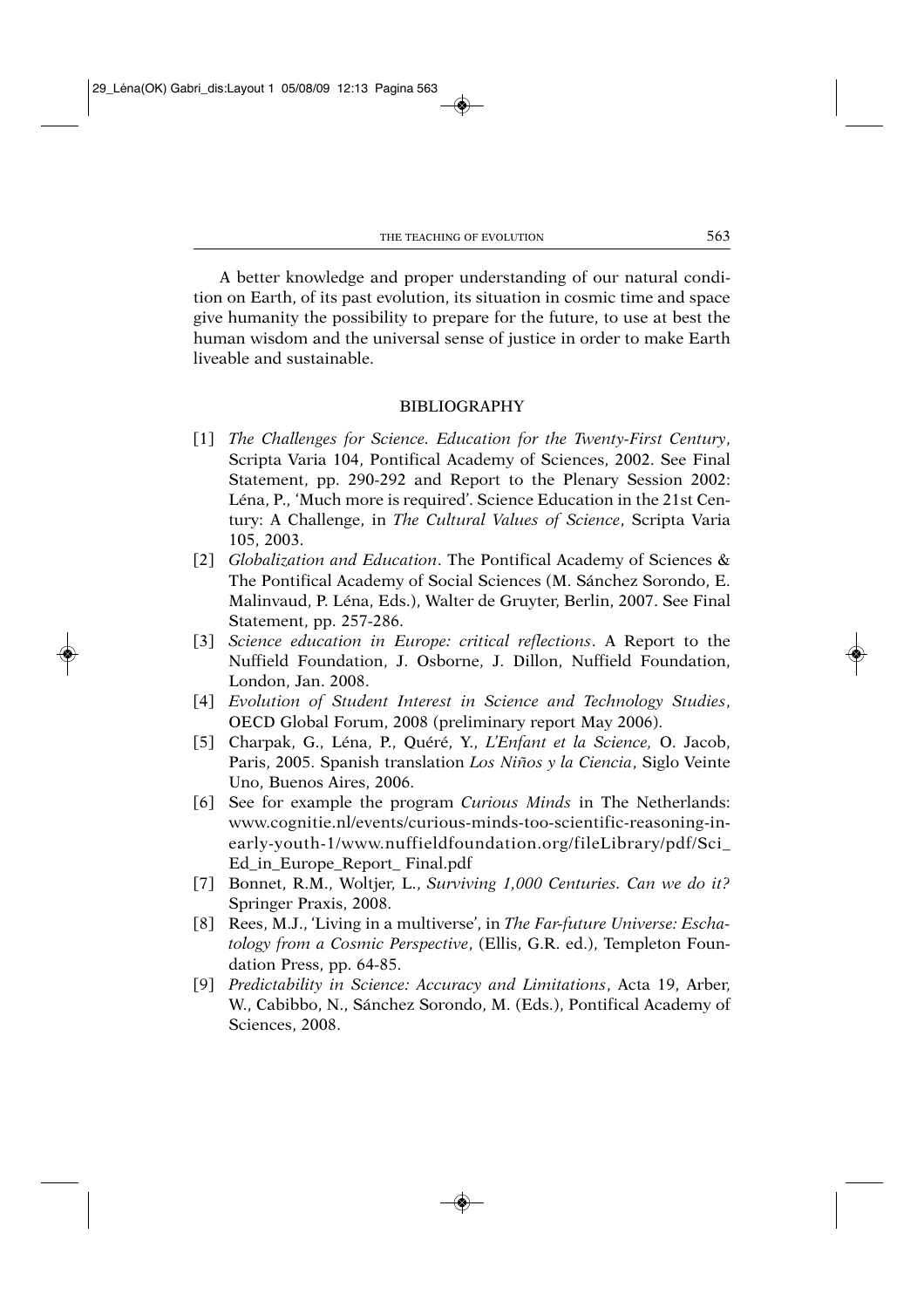- [10] Chaisson, E.J., *Cosmic Evolution: the Rise of Complexity in Nature*, 2002, Harvard University Press.
- [11] Smolin, L., *Three Roads to Quantum Gravity*, New York, Perseus Books, 2002.
- [12] Dewar, R.C., 2005, Maximum entropy production and the fluctuation theorem, *J. Phys. A: Math. Gen*. 38, L371-381.
- [13] *Science, Evolution and Creationism*, National Academy of Sciences & Institute of Medicine, The National Academies Press, 2008.
- [14] 'Statement on the teaching of evolution and cosmology', American Association of Physics Teachers, 2005. www.aapt.org/Policy/evolutandcosmo.cfm.
- [15] See the NASA *Origins* program: origins.jpl.nasa.gov/about/index.html
- [16] Basil of Caesarea, Première Homélie sur l'Héxaméron, 5-6, *Sources chrétiennes* 26, Cerf, Paris, 1949 (published again 2006).
- [17] Lambert, D., *L'itinéraire spirituel de Georges Lemaître*, Lessius, Bruxelles, 2007.
- [18] Pius XII, 'Discorso per la Sessione plenaria e per la Settimana di studio sul problema dei microsismi', in *Discorsi dei Papi alla Pontificia Academia delle Scienze* (1936-1993), Pontificia Academia Scientiarum, 1994, pp. 81-94.
- [19] May, G., 'Creation ex nihilo. The Doctrine of "Creation out of Nothing"', in *Early Christian Thought*, T&T Clark, Edinburgh, 1994.
- [20] de Duve, C., 'The facts of life' in *The Cultural Values of Science*, Scripta Varia 105, Pontifical Academy of Sciences, 2003, pp. 71-100.
- [21] Darwin, C.R., *The Origin of Species by means of natural selection or the preservation of favoured races in the struggle for life*, John Murray, London, 1859.
- [22] Teilhard de Chardin, P., *Le Phénomène humain*, Le Seuil, Paris, 1955.
- [23] Address of the Holy Father John Paul II, in *Science and the Future of Mankind*. *Science for Man and Man for Science*, Scripta Varia 99, Pontifical Academy of Sciences, 2003, p.19.
- [24] *IAP Statement on the Teaching of Evolution* (2006), The InterAcademy panel on international issues. www.interacademies.net/CMS/6159.aspx.
- [25] Arnould, J., *Dieu versus Darwin. Les créationnistes vont-ils triompher de la science?*, Albin Michel, Paris, 2007.
- [26] Lecourt, D., *L'Amérique entre la Bible et Darwin*, Presses universitaires de France, Paris, new edition, 2007.
- [28] Cf. the publications of the Islamic World Academy of Sciences, www.ias-worldwide.org/overview.html.